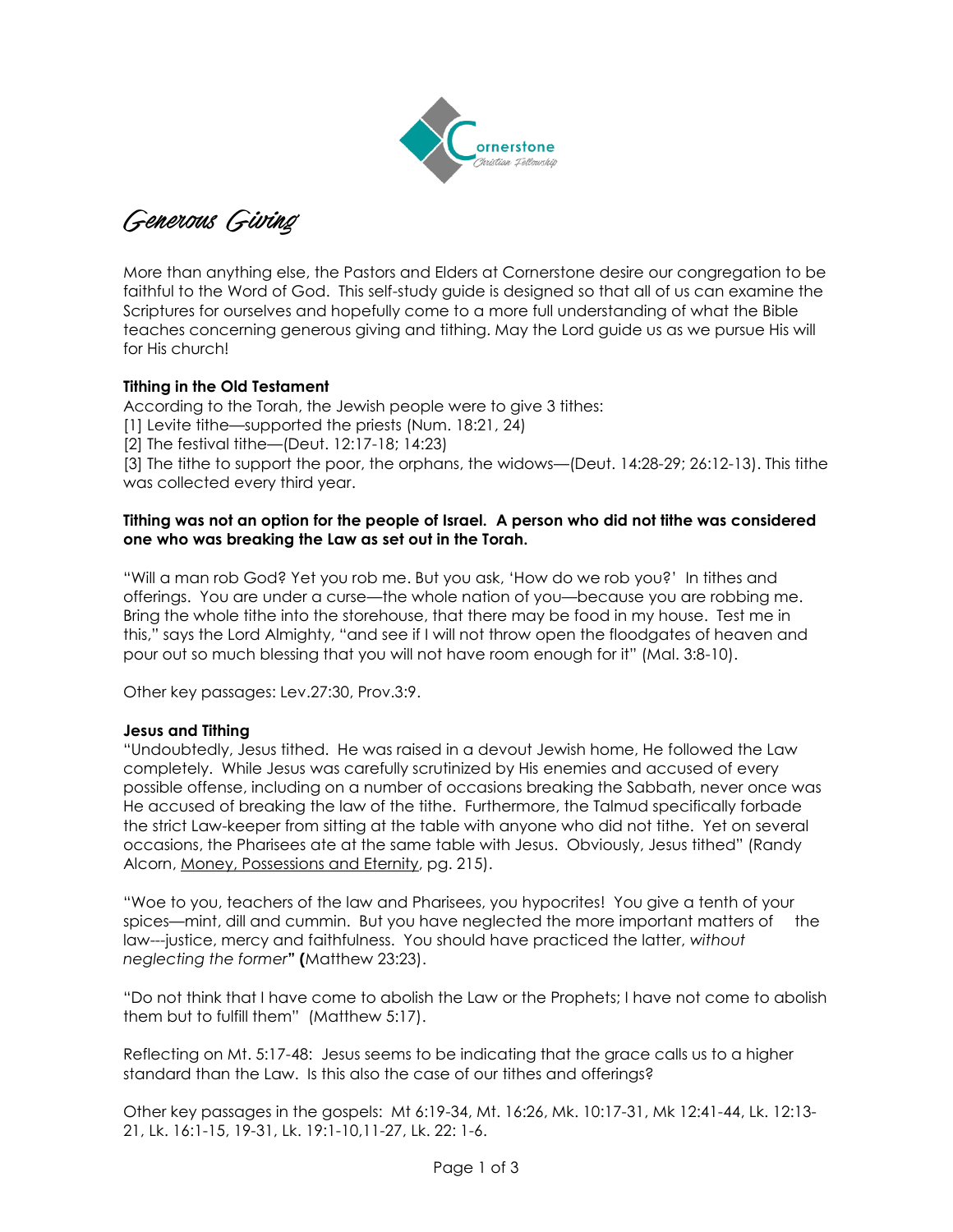# **The Call of the Believer to Give Freely and Joyfully**

"Remember this: whoever sows sparingly will also reap sparingly, and whoever sows generously will also reap generously. Each man should decide in his heart to give, not reluctantly or under compulsion, for God loves a cheerful giver" (2Cor. 9:6-7).

It is obvious that the early church gave far more than the Jewish tithe (Acts 2:45, 4:32-37), not under compulsion, but because they were following the example of their God who gave us "His indescribable gift" (2Cor 9:15).

Other key passages: 2Cor. 9:1-15, 1Ti. 6:6-10, Col. 3:5, Ja. 4:1-3.

#### **Reflections of the Church Fathers**

Irenaeus: "The Jews were constrained to a regular payment of tithes; Christians, who have liberty, assign all their possessions to the Lord, bestowing freely not the lesser portions of their property, since they have hope of greater things."

Augustine: "Tithes are required as a matter of debt, and he who has been unwilling to give them has been guilty of robbery. Let the Christian render tithes and then out of the nine parts let him seek to give alms."

In AD 390, John Chrysostom said: "They did not dare to put their offering into the hands of the needy, nor give it with lofty condescension, but they laid it at the feet of the apostles and made the masters distributors of the gift. What a man needed was then taken from the treasurer of the community, not from the private property of individuals. Thereby the givers did not become arrogant."

## **Some Helpful Resource Materials**

Alexander, John. Your Money of Your Life. San Francisco: Harper & Row, 1986. Alcorn, Randy. Money, Possessions and Eternity. Wheaton: Tyndale Press, 1989. Foster, Richard. Freedom and Simplicity. San Francisco: Harper & Row, 1981. Sider, Ronald. Rich Christians in an Age of Hunger. Downers Grove: I –V Press, 1977.

#### **Frequent Comments and Questions Concerning Tithing**

## **[1] "I want to be a generous giver (starting with a tithe of 10%) but at the end of the month, I don't have any money left."**

Proverbs 3:9 – "Honor the Lord with your wealth, with the first fruits of all your crops." The tithe comes off the top, not out of what's left.

#### **[2] "If I gave substantially, I wouldn't be able to save for my kid's college or save the money I need for retirement. I'd like to give 10% or more, but doesn't God want me to take care of my family first?"**

This makes so much sense to us, but it is not what the Bible teaches. Matthew 6:33: "Seek first the Kingdom of God and His righteousness and all these things will be added unto you."

## **[3] "I can't give 10% of my money right now, so I'll give my offering in service to the Lord."**

We don't feel good about the opposite of this statement – "I can't serve God with any of my time right now, I'll just give money." The Bible doesn't describe the Christian life involving a choice of whether to give financially or in service – we are called to do both cheerfully and willingly.